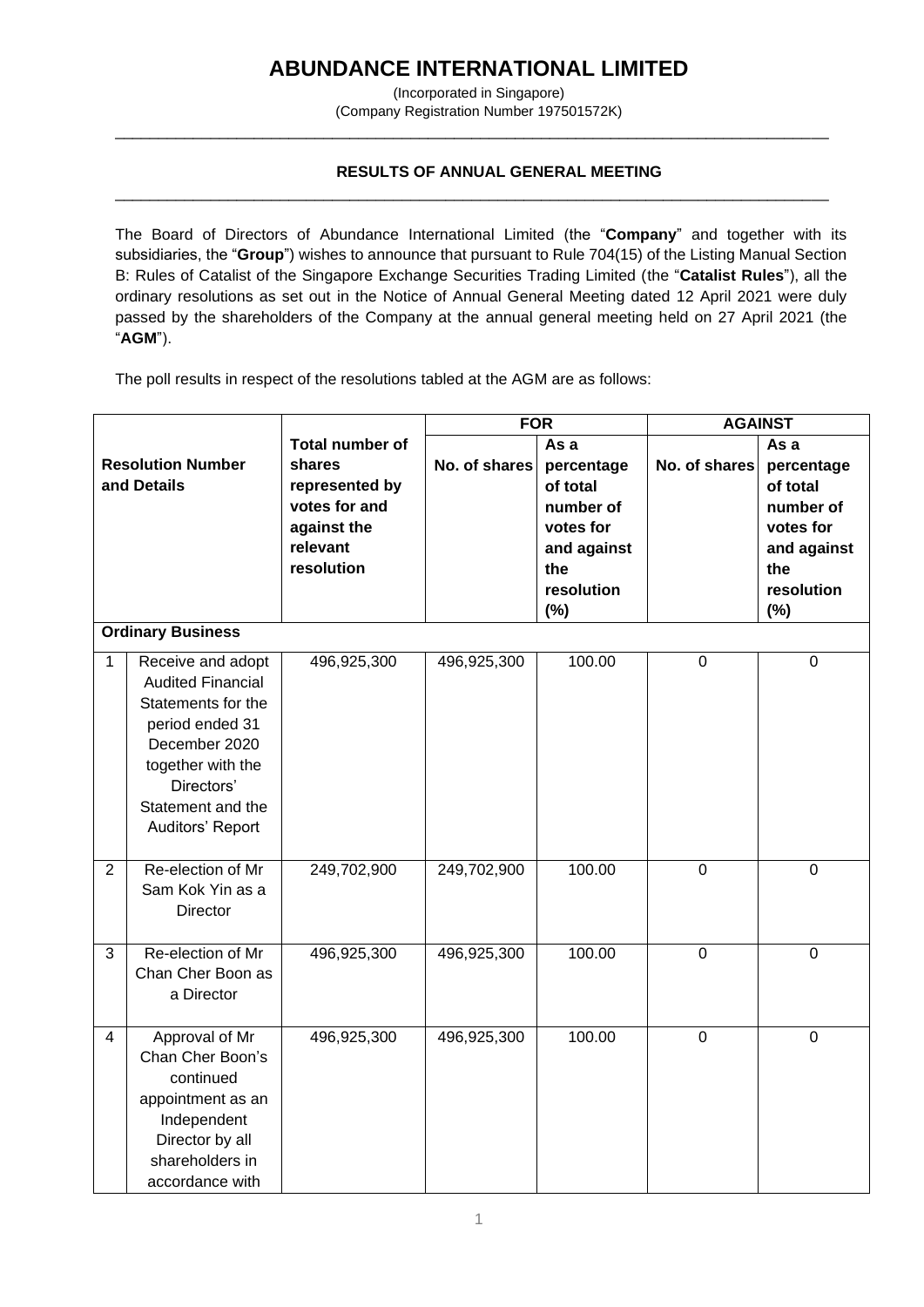|                         | Rule 406(3)(d)(iii) of<br>the Catalist Rules<br>which will take<br>effect on 1 January<br>2022                                                                                                                                                                                                                                  |             |             |        |                  |                  |  |  |  |
|-------------------------|---------------------------------------------------------------------------------------------------------------------------------------------------------------------------------------------------------------------------------------------------------------------------------------------------------------------------------|-------------|-------------|--------|------------------|------------------|--|--|--|
| 5                       | Approval of Mr<br>Chan Cher Boon's<br>continued<br>appointment as an<br>Independent<br>Directors by<br>shareholders<br>(excluding<br>Directors, Chief<br>Executive Officer,<br>and their<br>associates) in<br>accordance with<br>Rule 406(3)(d)(iii) of<br>the Catalist Rules<br>which will take<br>effect on 1 January<br>2022 | 3,784,900   | 3,784,900   | 100.00 | $\mathbf 0$      | $\mathbf 0$      |  |  |  |
| 6                       | Approval of<br>Directors' fees<br>amounting to<br>S\$99,000 for the<br>period ended 31<br>December 2020                                                                                                                                                                                                                         | 496,925,300 | 496,925,300 | 100.00 | $\mathbf 0$      | $\mathbf 0$      |  |  |  |
| $\overline{7}$          | Re-appointment of<br>Foo Kon Tan LLP<br>as Auditors and to<br>authorise the<br>Directors to fix their<br>remuneration                                                                                                                                                                                                           | 496,925,300 | 496,925,300 | 100.00 | $\boldsymbol{0}$ | $\boldsymbol{0}$ |  |  |  |
| <b>Special Business</b> |                                                                                                                                                                                                                                                                                                                                 |             |             |        |                  |                  |  |  |  |
| 8                       | Authority to allot<br>and issue new<br>shares                                                                                                                                                                                                                                                                                   | 496,925,300 | 496,925,300 | 100.00 | $\mathbf 0$      | 0                |  |  |  |

Mr Sam Kok Yin, the Managing Director of the Company, was re-elected at the AGM. He remains as the Managing Director of the Company.

Mr Chan Cher Boon, an Independent Director of the Company, was re-elected at the AGM. He remains as an Independent Director, the Chairman of the Nominating Committee and a member of the Remuneration Committee and the Audit Committee of the Company.